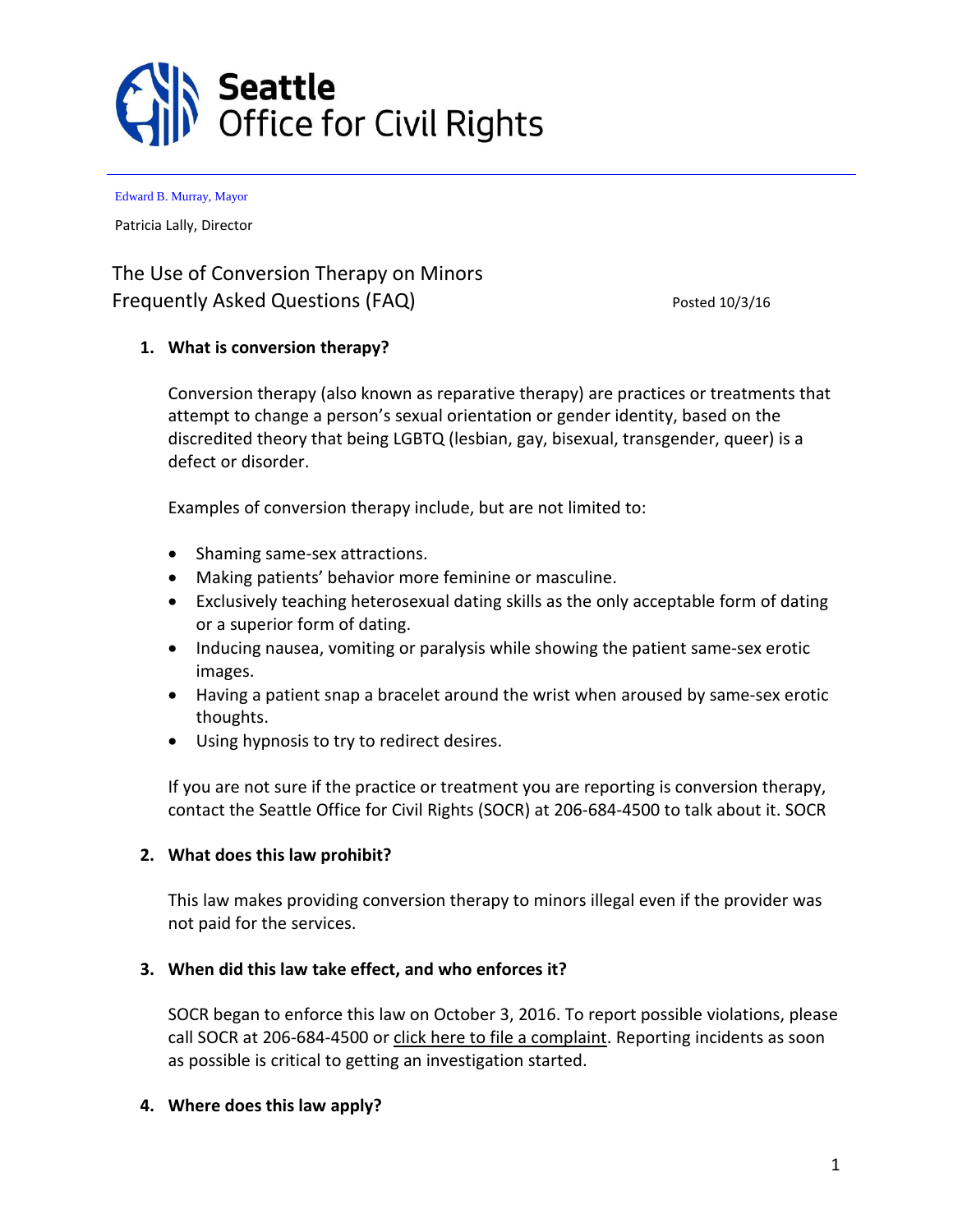

Patricia Lally, Director

Anywhere within Seattle city limits.

#### **5. Who is a minor?**

Any person under the age of 18.

#### **6. Is it illegal to offer deliver conversion therapy to adults?**

No. Adults age 18 or older can seek any type of therapy they choose.

#### **7. Why is conversion therapy for minors illegal?**

Conversion therapy is emotionally and physically harmful, as well as ineffective in changing a person's sexual orientation or gender identity. Seattle has a compelling interest in protecting minors from serious harm caused by this practice.

#### **8. Why should I report a violation?**

It is important to report violations to prevent harm to youth.

#### **9. Who is a provider?**

A provider is any licensed medical or mental health professional. Individuals or institutions that are not licensed or certified to provide medical or mental health services are **not** subject to this law.

Examples of licensed medical or mental health professionals include:

- Licensed mental health counselors.
- Family therapists.
- Social workers.
- Physicians.
- Psychologists.
- Psychotherapists.
- Certified chemical dependency counselors.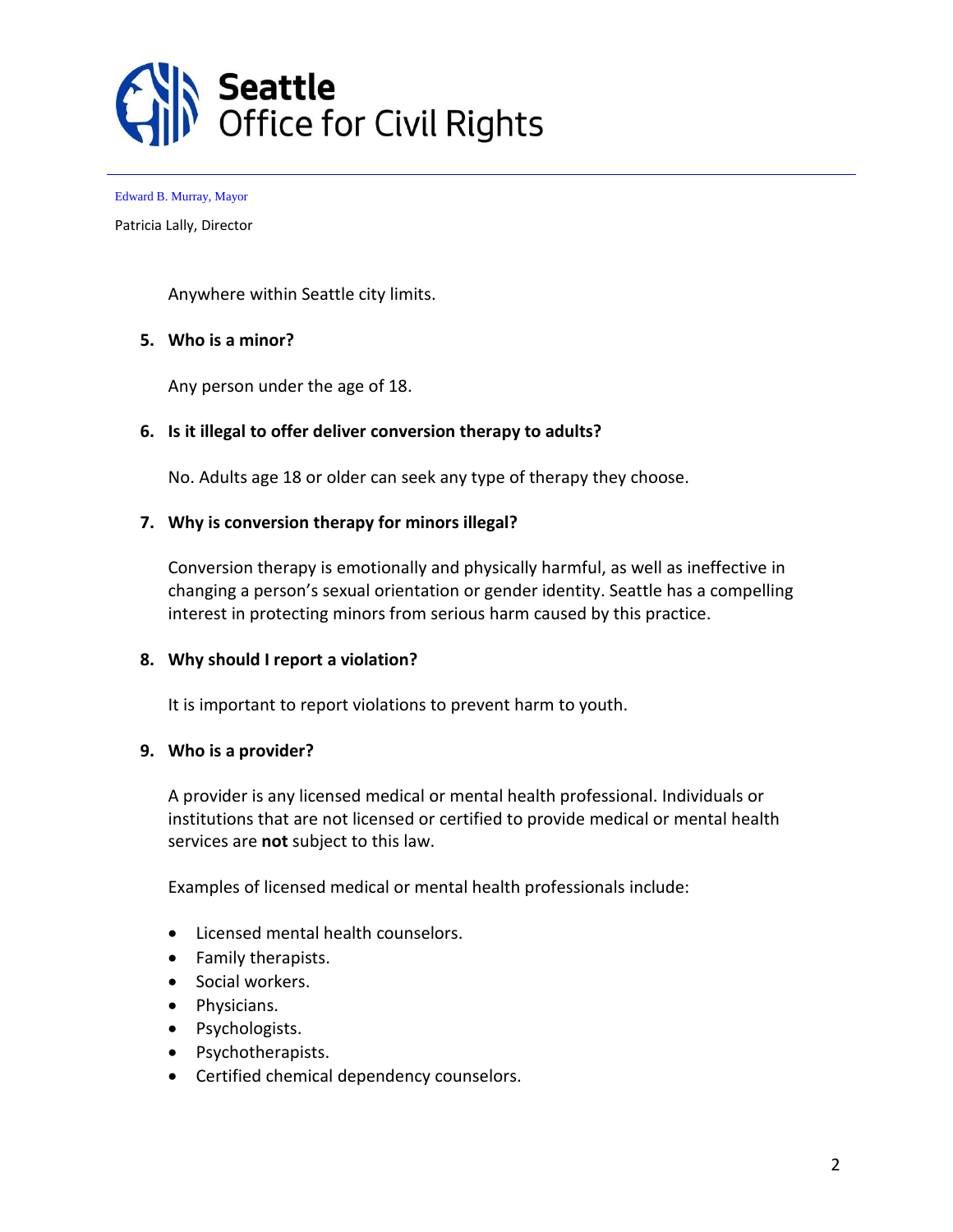

Patricia Lally, Director

# **10. Does the ordinance prohibit counseling services to people undergoing gender transition and/or services to people seeking support and understanding of their sexual orientation and/or gender identity?**

No. As long as the counseling does not seek to change a minor's sexual orientation or gender identity, it is not covered under the law. A provider is able to provide support and assistance to patients undergoing gender transition.

# **11. Does the law apply to providers that are religiously affiliated?**

Possibly. The law applies if the provider is engaged in providing medical or mental health services. The law does not apply if the provider is acting solely as a pastor or minister.

# **12. Does the law apply to teachers that advise students on many issues?**

Possibly. The law applies if the provider is engaged in providing medical or mental health services. The law does not apply if the provider is acting solely as a teacher. Teachers and others who come in contact with minors are encouraged to report violations to SOCR.

# **13. How can I report a violation of this law?**

Contact SOCR by phone, [online,](http://www.seattle.gov/civilrights/file-complaint) email or in person. You will need the name of the provider as well as the date and location where the violation took place. If you don't have all the information, call SOCR at 206-684-4500 to talk about it.

# **14. Who can report a violation?**

Anyone who believes a violation has occurred can report it to SOCR. If you are not sure a violation occurred, contact SOCR at 206-684-4500 to talk about it.

# **15. Can a minor report a violation without adults being involved?**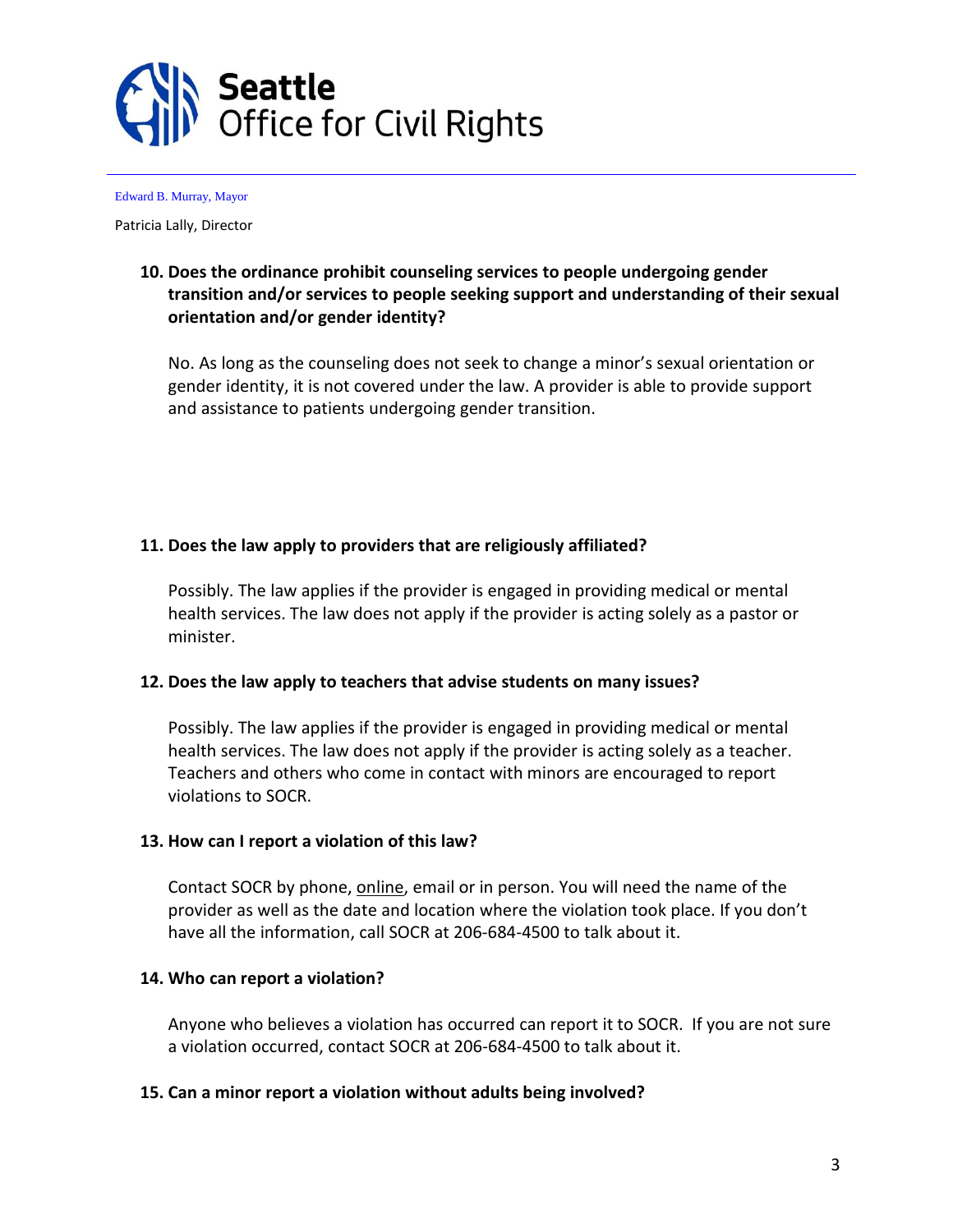

Patricia Lally, Director

Yes. A minor can report a violation without a parent, guardian, or other adult's involvement.

#### **16. What are the consequences for violating this law?**

Providers found in violation of this law will be fined \$500 for the first violation and \$1,000 for each violation after that.

#### **17. Can a person report a violation anonymously?**

Yes. However, for further enforcement action, the identity of the person reporting may need to be disclosed. SOCR's Director shall keep confidential the name and other identifiable information of a person reporting the violation, to the maximum extent permitted by applicable laws.

# **18. Will the police be involved?**

No. This is not a criminal claim; it is a civil claim.

#### **19. What happens after I report the violation?**

SOCR will decide if an advisory letter will be sent to the provider prior to starting an investigation. An advisory letter notifies the provider of the law prohibiting conversion therapy. It may be sent in situations where facts are unclear. The name of the person who contacted SOCR will not appear in the advisory letter.

Example: SOCR receives an anonymous voice message reporting a violation of the law. The reporter gives the last name of the provider and an approximate location of the office but no other details. SOCR has limited information and no way to contact the anonymous reporter for additional information. An advisory letter to the provider would be appropriate in this situation.

If SOCR has all the information required, we will open an investigation. An investigation can include: